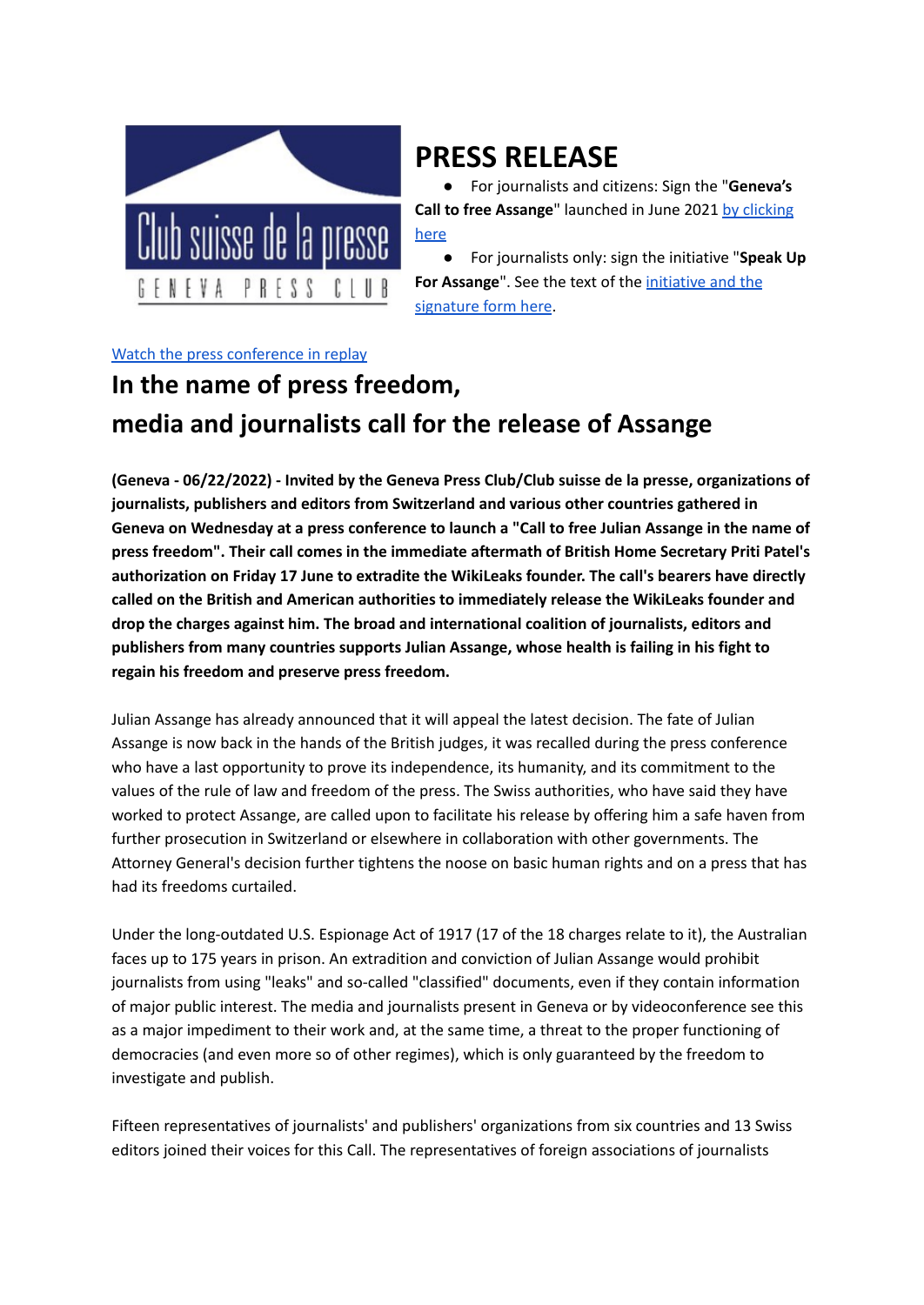

journalists (Australia, France, Germany, Spain...) described the mobilization and demands of journalists in their countries and the obstacles to press freedom.

Beyond the serious repercussions of the Assange case for the freedom to investigate, for access to sources and for the transparency of democratic functioning, some speakers denounced measures that also weaken press freedom in Switzerland, which has fallen from 10th to 14th place in the latest Reporters Without Borders press freedom index. The United Nations Rapporteur on freedom of the press, Irene Khan, has called Switzerland into question. She believes that the law on banks, which punishes the transmission or disclosure of normally inaccessible bank data, leads to the "criminalization of journalists". The Swiss parliament is asked to review this law in the shortest term. This legislation has prevented the Swiss media from participating in the research conducted by foreign journalists on the so-called "secret Swiss" leaks.

Another example cited was a recent decision by the Swiss parliament to relax the provisions for banning an article before publication without assessing the harm on the merits (provisional measures). The threats against Julian Assange and measures such as the one mentioned above increase the pressure on journalists who risk jail time simply for revealing verified and disturbing information. These conditions also encourage self-censorship and run counter to the public interest.

On a human level, the health of Julian Assange, who has been imprisoned in the high security prison of Belmarsh, London, for more than three years, has severely deteriorated. According to Nils Melzer, United Nations Special Rapporteur on Torture, the conditions of Julian Assange's arbitrary detention fall under "psychological torture or cruel, inhuman and degrading treatment". Before his arrest in 2019 in London, Julian Assange had lived for seven years in the Ecuadorian embassy in London, from which he was expelled following a change of government in Quito.

As a reminder, the Australian created WikiLeaks in 2006 and since 2010 has made public, partly in collaboration with major media, hundreds of thousands of classified documents revealing scandals of corruption, espionage and human rights violations. In particular, he revealed a video that shocked the world, showing an attack from an American helicopter on civilians on the ground in the streets of Baghdad, killing several people, including two Reuters journalists. No prosecution has ever been brought for the apparent war crimes or other gross and flagrant violations of international law and human rights law revealed by WikiLeaks. Only Assange has been in prison for three years awaiting trial for his embarrassing revelations. Julian Assange will be 51 years old on July 3.

#### **All journalists and citizens of all countries are called upon to join this Call.**

- For journalists and citizens: Sign the "**Geneva's Call to free Assange**" launched in June 2021 and which has already collected more than 11'000 signatures by [clicking](https://www.change.org/p/geneva-call-to-uk-and-us-free-assange-gva-freeassange) here
- For journalists only: sign the initiative "**Speak Up For Assange**" already supported by 1900 journalists from 107 countries. See the text of the initiative and the [signature](https://speak-up-for-assange.org/) form here.